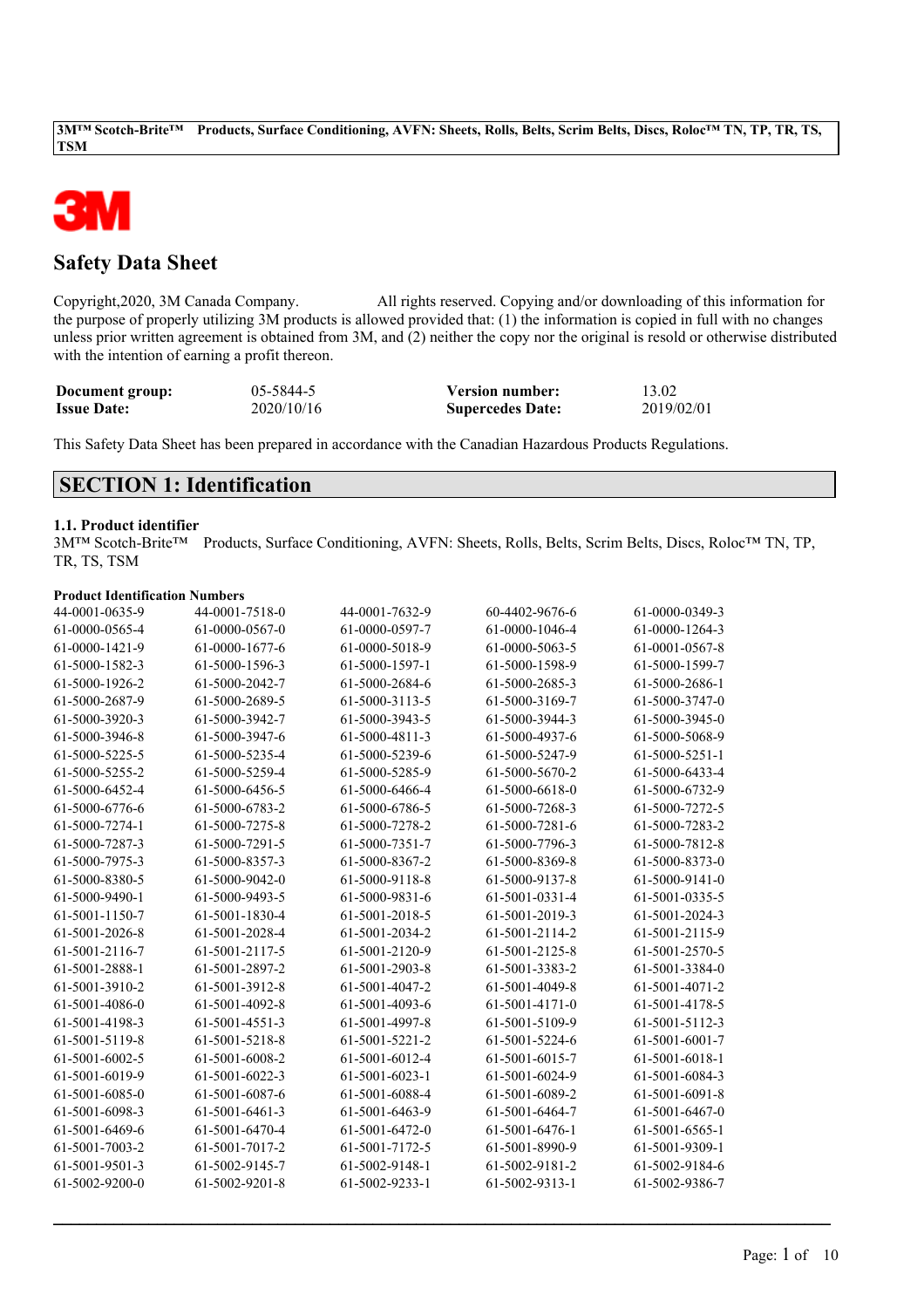3MTM Scotch-Brite<sup>TM</sup> Products, Surface Conditioning, AVFN: Sheets, Rolls, Belts, Scrim Belts, Discs, Roloc<sup>TM</sup> TN, TP, TR, TS, **TSM**

| 61-5002-9635-7   | 61-5002-9774-4 | 61-5002-9783-5 | 61-5002-9788-4   | 61-5002-9789-2 |
|------------------|----------------|----------------|------------------|----------------|
| 61-5002-9794-2   | 61-5002-9846-0 | 61-5002-9847-8 | 61-5002-9851-0   | 61-5002-9852-8 |
| 61-5002-9853-6   | 61-5002-9854-4 | 61-5003-0231-2 | 61-5003-0278-3   | 61-5003-0279-1 |
| 61-5003-0287-4   | 61-5003-0428-4 | 61-5003-0438-3 | 61-5004-0132-0   | 61-5004-0133-8 |
| 61-5004-0134-6   | 61-5004-0135-3 | 61-5004-0136-1 | 61-5004-0138-7   | 61-5004-0139-5 |
| 61-5004-0180-9   | DM-1000-0466-0 | DM-1000-0532-9 | DM-1000-1366-1   | DN-1111-0113-0 |
| DN-1111-0115-5   | DN-1111-0188-2 | DN-1111-0189-0 | DN-1111-0190-8   | DN-1111-0192-4 |
| DN-1111-0193-2   | DN-1111-0195-7 | DN-1111-0196-5 | $DN-1111-0240-1$ | DN-1111-0244-3 |
| $DN-1111-0245-0$ | DN-9999-4734-9 | DN-9999-4735-6 | DN-9999-8003-5   | DN-9999-8005-0 |
| DN-9999-8008-4   | DN-9999-9095-0 | DN-9999-9209-7 | FN-5200-2327-9   |                |
|                  |                |                |                  |                |

### **1.2. Recommended use and restrictions on use**

**Intended Use** Abrasive Product

## **Restrictions on use**

Not applicable

### **1.3. Supplier's details**

| Company:        | 3M Canada Company                                              |                                  |
|-----------------|----------------------------------------------------------------|----------------------------------|
| Division:       | <b>Abrasive Systems Division</b>                               |                                  |
| <b>Address:</b> | 1840 Oxford Street East, Post Office Box 5757, London, Ontario | N <sub>6</sub> A 4T <sub>1</sub> |
| Telephone:      | $(800)$ 364-3577                                               |                                  |
| Website:        | www.3M.ca                                                      |                                  |

### **1.4. Emergency telephone number**

Medical Emergency Telephone:1-800-3M HELPS / 1-800-364-3577; Transportation Emergency Telephone (CANUTEC): (613) 996-6666

 $\mathcal{L}_\mathcal{L} = \mathcal{L}_\mathcal{L} = \mathcal{L}_\mathcal{L} = \mathcal{L}_\mathcal{L} = \mathcal{L}_\mathcal{L} = \mathcal{L}_\mathcal{L} = \mathcal{L}_\mathcal{L} = \mathcal{L}_\mathcal{L} = \mathcal{L}_\mathcal{L} = \mathcal{L}_\mathcal{L} = \mathcal{L}_\mathcal{L} = \mathcal{L}_\mathcal{L} = \mathcal{L}_\mathcal{L} = \mathcal{L}_\mathcal{L} = \mathcal{L}_\mathcal{L} = \mathcal{L}_\mathcal{L} = \mathcal{L}_\mathcal{L}$ 

# **SECTION 2: Hazard identification**

### **2.1. Classification of the substance or mixture**

Not classified according to the Canadian Hazardous Products Regulation.

**2.2. Label elements Signal word** Not applicable.

**Symbols** Not applicable.

**Pictograms** Not applicable.

### **2.3. Other hazards**

None known.

81% of the mixture consists of ingredients of unknown acute oral toxicity.

84% of the mixture consists of ingredients of unknown acute inhalation toxicity.

# **SECTION 3: Composition/information on ingredients**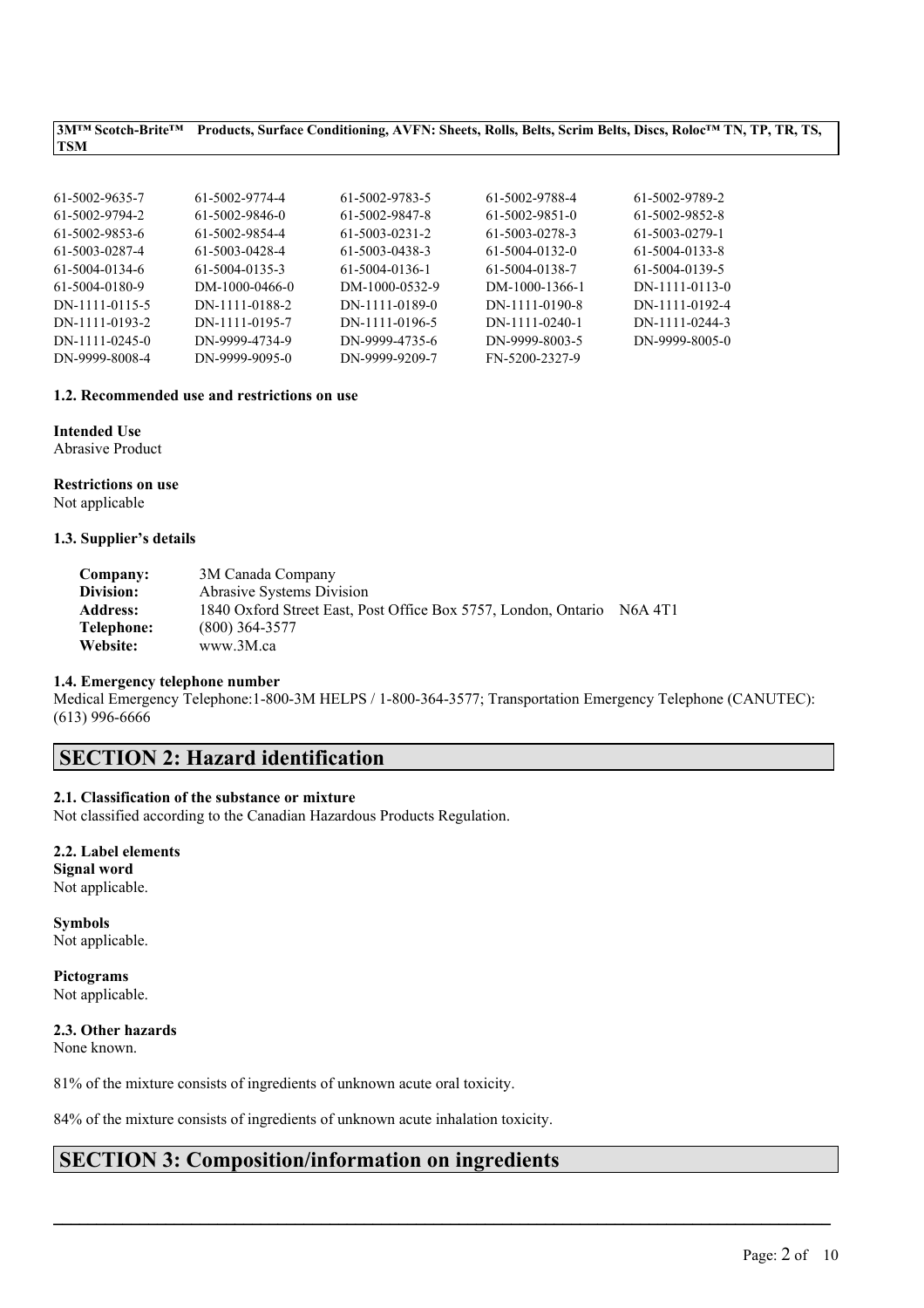This material is a mixture.

| Ingredient                   | C.A.S. No.      | $\frac{9}{6}$ by Wt | Common Name                                 |
|------------------------------|-----------------|---------------------|---------------------------------------------|
| Aluminum Oxide Mineral (non- | 1344-28-1       | $25 -$<br>- 50      | Aluminum oxide (non-fibrous)                |
| fibrous)                     |                 |                     |                                             |
| Cured Resin                  | Mixture         | - 50<br>$25 -$      | Not Applicable                              |
| Nylon Fiber                  | Mixture         | -20<br>$10 -$       | Not Applicable                              |
| Nylon Scrim                  | Mixture         | - 10<br>$5 -$       | Not Applicable                              |
| <b>Attachment Button</b>     | Mixture         | $0 -$               | Not Applicable                              |
| Titanium Dioxide             | 13463-67-7      | $0.5 - 2.5$         | Titanium oxide (TiO2)                       |
| Poly (Vinyl Chloride)        | $9002 - 86 - 2$ | $0.5 - 1.7$         | Ethene, chloro-, homopolymer                |
| Lubricant                    | 64742-54-7      | $0.45 -$            | Distillates (petroleum), hydrotreated heavy |
|                              |                 |                     | paraffinic                                  |

# **SECTION 4: First aid measures**

### **4.1. Description of first aid measures**

### **Inhalation:**

Remove person to fresh air. If you feel unwell, get medical attention.

### **Skin Contact:**

Wash with soap and water. If signs/symptoms develop, get medical attention.

### **Eye Contact:**

Flush with large amounts of water. Remove contact lenses if easy to do. Continue rinsing. If signs/symptoms persist, get medical attention.

### **If Swallowed:**

No need for first aid is anticipated.

### **4.2. Most important symptoms and effects, both acute and delayed**

See Section 11.1. Information on toxicological effects.

# **4.3. Indication of any immediate medical attention and special treatment required**

Not applicable

## **SECTION 5: Fire-fighting measures**

### **5.1. Suitable extinguishing media**

In case of fire: Use a fire fighting agent suitable for ordinary combustible material such as water or foam to extinguish.

 $\mathcal{L}_\mathcal{L} = \mathcal{L}_\mathcal{L} = \mathcal{L}_\mathcal{L} = \mathcal{L}_\mathcal{L} = \mathcal{L}_\mathcal{L} = \mathcal{L}_\mathcal{L} = \mathcal{L}_\mathcal{L} = \mathcal{L}_\mathcal{L} = \mathcal{L}_\mathcal{L} = \mathcal{L}_\mathcal{L} = \mathcal{L}_\mathcal{L} = \mathcal{L}_\mathcal{L} = \mathcal{L}_\mathcal{L} = \mathcal{L}_\mathcal{L} = \mathcal{L}_\mathcal{L} = \mathcal{L}_\mathcal{L} = \mathcal{L}_\mathcal{L}$ 

# **5.2. Special hazards arising from the substance or mixture**

None inherent in this product.

### **Hazardous Decomposition or By-Products**

| <b>Substance</b> |  |  |  |
|------------------|--|--|--|
| Carbon monoxide  |  |  |  |
| Carbon dioxide   |  |  |  |

**Substance Condition** During Combustion During Combustion

**5.3. Special protective actions for fire-fighters**

Wear full protective equipment (Bunker Gear) and a self-contained breathing apparatus (SCBA).

# **SECTION 6: Accidental release measures**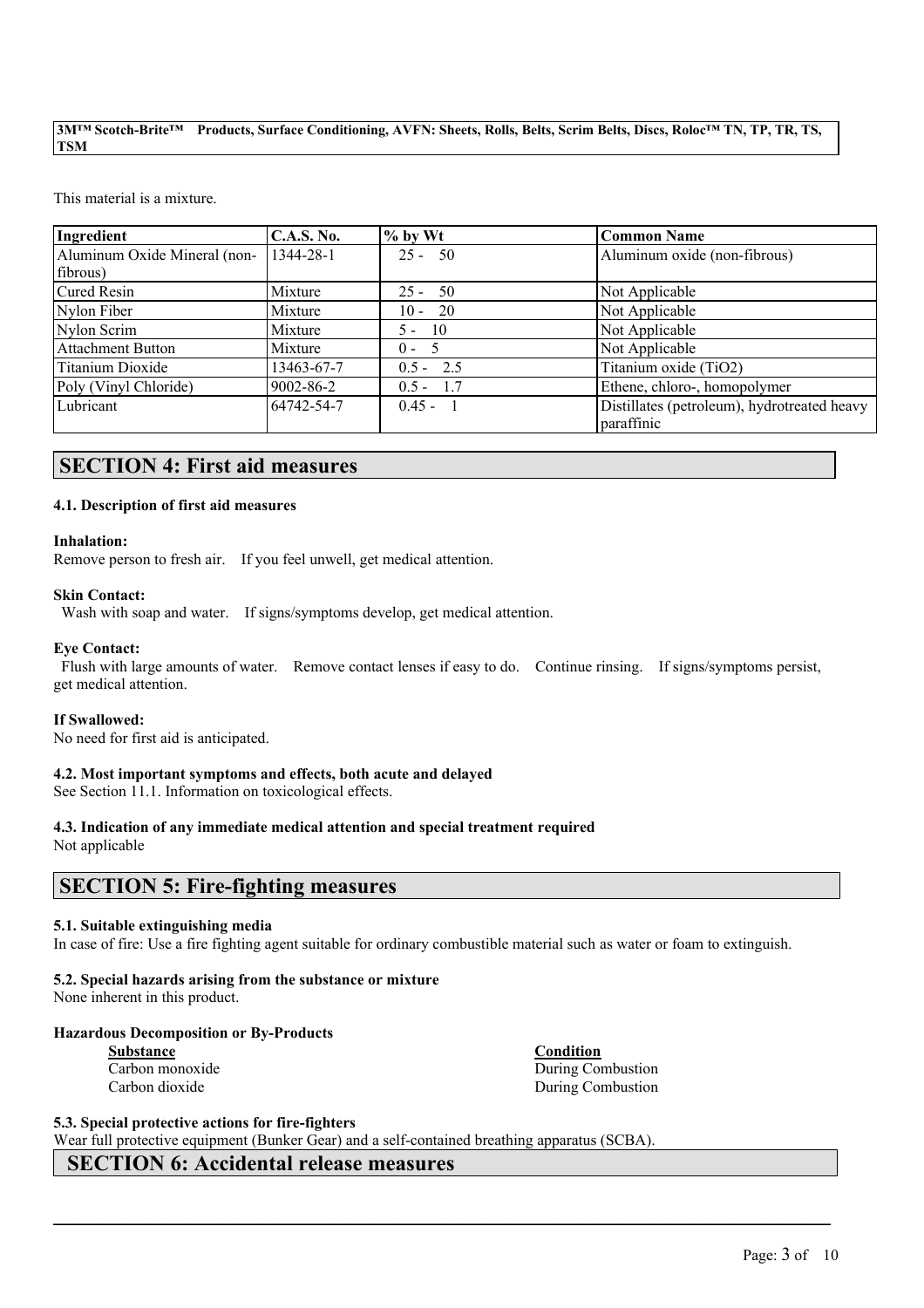### **6.1. Personal precautions, protective equipment and emergency procedures**

Observe precautions from other sections.

#### **6.2. Environmental precautions**

Not applicable.

#### **6.3. Methods and material for containment and cleaning up** Not applicable.

# **SECTION 7: Handling and storage**

### **7.1. Precautions for safe handling**

For industrial or professional use only. Not for consumer sale or use. Avoid breathing of dust created by sanding, grinding or machining. Damaged product can break apart during use and cause serious injury to face or eyes. Check product for damage such as cracks or nicks prior to use. Replace if damaged. Always wear eye and face protection when working at sanding or grinding operations or when near such operations. Combustible dust may form by action of this product on another material (substrate). Dust generated from the substrate during use of this product may be explosive if in sufficient concentration with an ignition source. Dust deposits should not be allowed to accumulate on surfaces because of the potential for secondary explosions.

### **7.2. Conditions for safe storage including any incompatibilities**

No special storage requirements.

# **SECTION 8: Exposure controls/personal protection**

### **8.1. Control parameters**

### **Occupational exposure limits**

If a component is disclosed in section 3 but does not appear in the table below, an occupational exposure limit is not available for the component.

| Ingredient                                | <b>C.A.S. No.</b>  | Agency       | Limit type                    | <b>Additional Comments</b> |
|-------------------------------------------|--------------------|--------------|-------------------------------|----------------------------|
| Aluminum, insoluble compounds   1344-28-1 |                    | <b>ACGIH</b> | TWA(respirable fraction):1    |                            |
|                                           |                    |              | $\left \frac{mg}{m^2}\right $ |                            |
| Titanium Dioxide                          | 13463-67-7   ACGIH |              | $\text{TWA}:10 \text{ mg/m3}$ |                            |
| Poly (Vinyl Chloride)                     | $ 9002 - 86 - 2 $  | <b>ACGIH</b> | TWA(respirable fraction):1    |                            |
|                                           |                    |              | $\text{Im} \Omega / \text{m}$ |                            |

ACGIH : American Conference of Governmental Industrial Hygienists

AIHA : American Industrial Hygiene Association

CMRG : Chemical Manufacturer's Recommended Guidelines

TWA: Time-Weighted-Average

STEL: Short Term Exposure Limit

CEIL: Ceiling

### **8.2. Exposure controls**

### **8.2.1. Engineering controls**

Provide appropriate local exhaust ventilation for sanding, grinding or machining. Use general dilution ventilation and/or local exhaust ventilation to control airborne exposures to below relevant Exposure Limits and/or control dust/fume/gas/mist/vapours/spray. If ventilation is not adequate, use respiratory protection equipment. Warning: Excessive operating speed or generation of extreme heat may result in harmful emissions. Use local exhaust ventilation. Provide local exhaust at process emission sources to control exposure near the source and to prevent the escape of dust into the work area. Ensure that dust-handling systems (such as exhaust ducts, dust collectors, vessels, and processing equipment) are designed in a manner to prevent the escape of dust into the work area (i.e., there is no leakage from the equipment).

 $\mathcal{L}_\mathcal{L} = \mathcal{L}_\mathcal{L} = \mathcal{L}_\mathcal{L} = \mathcal{L}_\mathcal{L} = \mathcal{L}_\mathcal{L} = \mathcal{L}_\mathcal{L} = \mathcal{L}_\mathcal{L} = \mathcal{L}_\mathcal{L} = \mathcal{L}_\mathcal{L} = \mathcal{L}_\mathcal{L} = \mathcal{L}_\mathcal{L} = \mathcal{L}_\mathcal{L} = \mathcal{L}_\mathcal{L} = \mathcal{L}_\mathcal{L} = \mathcal{L}_\mathcal{L} = \mathcal{L}_\mathcal{L} = \mathcal{L}_\mathcal{L}$ 

### **8.2.2. Personal protective equipment (PPE)**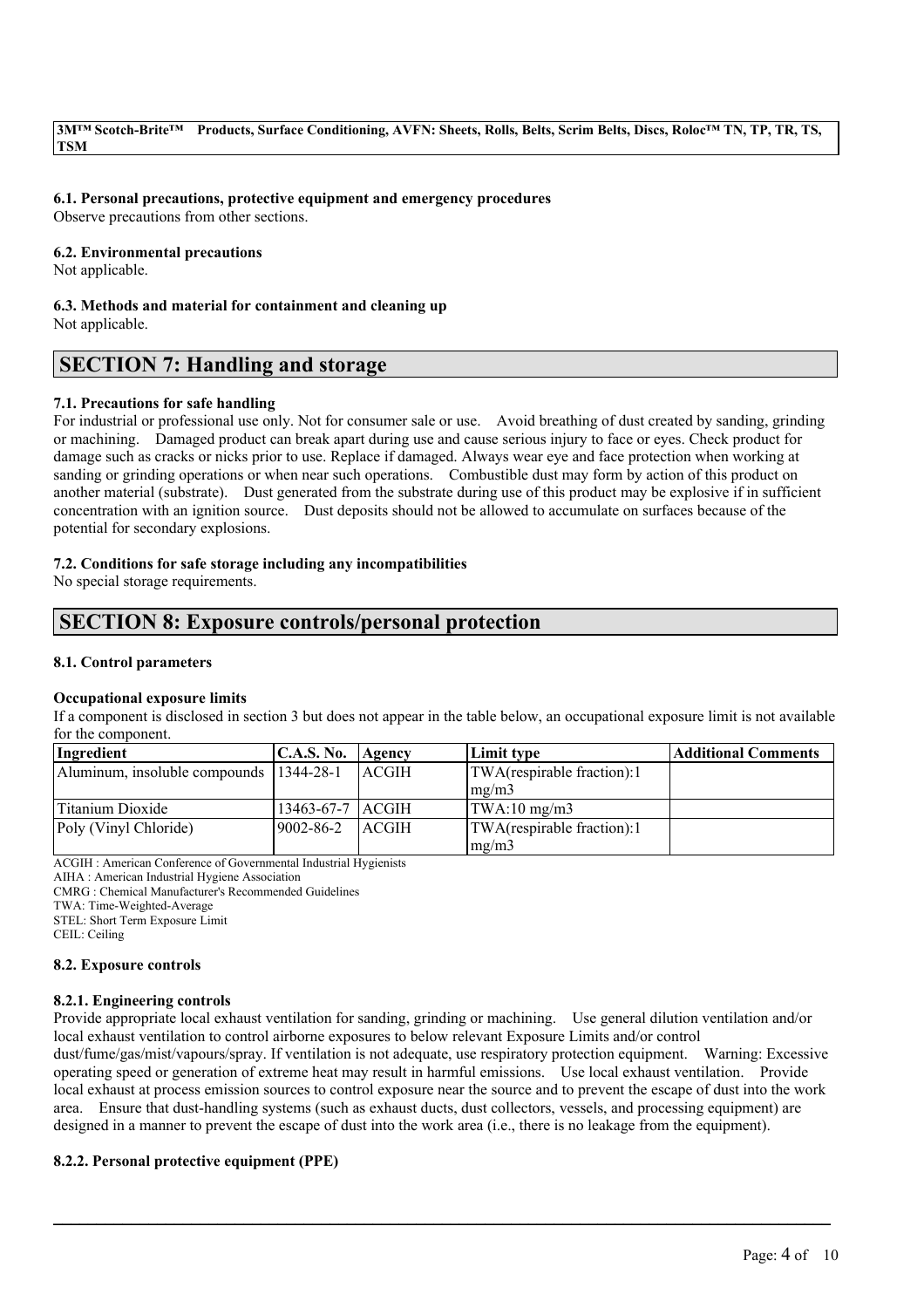### **Eye/face protection**

To minimize the risk of injury to face and eyes, always wear eye and face protection when working at sanding or grinding operations or when near such operations. Select and use eye/face protection to prevent contact based on the results of an exposure assessment. The following eye/face protection(s) are recommended: Safety Glasses with side shields

### **Skin/hand protection**

Wear appropriate gloves to minimize risk of injury to skin from contact with dust or physical abrasion from grinding or sanding.

### **Respiratory protection**

Assess exposure concentrations of all materials involved in the work process. Consider material being abraded when determining the appropriate respiratory protection. Select and use appropriate respirators to prevent inhalation overexposure. An exposure assessment may be needed to decide if a respirator is required. If a respirator is needed, use respirators as part of a full respiratory protection program. Based on the results of the exposure assessment, select from the following respirator type(s) to reduce inhalation exposure:

Half facepiece or full facepiece air-purifying respirator suitable for particulates

For questions about suitability for a specific application, consult with your respirator manufacturer.

# **SECTION 9: Physical and chemical properties**

### **9.1. Information on basic physical and chemical properties**

| нгогикион он важ рнужаг ана сисинсаг ргорегисэ                                    |                   |
|-----------------------------------------------------------------------------------|-------------------|
| <b>Physical state</b>                                                             | Solid             |
| <b>Colour</b>                                                                     | Multicolour       |
| Odour                                                                             | Slight Polymeric  |
| <b>Odour threshold</b>                                                            | Not Applicable    |
| pН                                                                                | Not Applicable    |
| <b>Melting point/Freezing point</b>                                               | Not Applicable    |
| <b>Boiling point</b>                                                              | Not Applicable    |
| <b>Flash Point</b>                                                                | Not Applicable    |
| <b>Evaporation rate</b>                                                           | Not Applicable    |
| <b>Flammability (solid, gas)</b>                                                  | Not Classified    |
| <b>Flammable Limits(LEL)</b>                                                      | Not Applicable    |
| <b>Flammable Limits(UEL)</b>                                                      | Not Applicable    |
| <b>Vapour Pressure</b>                                                            | Not Applicable    |
| <b>Viscosity/Kinematic Viscosity</b><br><b>Viscosity/Kinematic</b> Not Applicable |                   |
| <b>Viscosity</b>                                                                  |                   |
| <b>Relative density</b>                                                           | Not Applicable    |
| <b>Water solubility</b>                                                           | Not Applicable    |
| Solubility- non-water                                                             | Not Applicable    |
| Partition coefficient: n-octanol/water                                            | Not Applicable    |
| <b>Autoignition temperature</b>                                                   | Not Applicable    |
| <b>Decomposition temperature</b>                                                  | Not Applicable    |
| <b>Viscosity/Kinematic Viscosity</b>                                              | Not Applicable    |
| <b>Volatile Organic Compounds</b>                                                 |                   |
| <b>Percent volatile</b>                                                           | No Data Available |
| <b>VOC Less H2O &amp; Exempt Solvents</b>                                         |                   |
| Molecular weight                                                                  | No Data Available |

 $\mathcal{L}_\mathcal{L} = \mathcal{L}_\mathcal{L} = \mathcal{L}_\mathcal{L} = \mathcal{L}_\mathcal{L} = \mathcal{L}_\mathcal{L} = \mathcal{L}_\mathcal{L} = \mathcal{L}_\mathcal{L} = \mathcal{L}_\mathcal{L} = \mathcal{L}_\mathcal{L} = \mathcal{L}_\mathcal{L} = \mathcal{L}_\mathcal{L} = \mathcal{L}_\mathcal{L} = \mathcal{L}_\mathcal{L} = \mathcal{L}_\mathcal{L} = \mathcal{L}_\mathcal{L} = \mathcal{L}_\mathcal{L} = \mathcal{L}_\mathcal{L}$ 

### **Nanoparticles**

This material contains nanoparticles.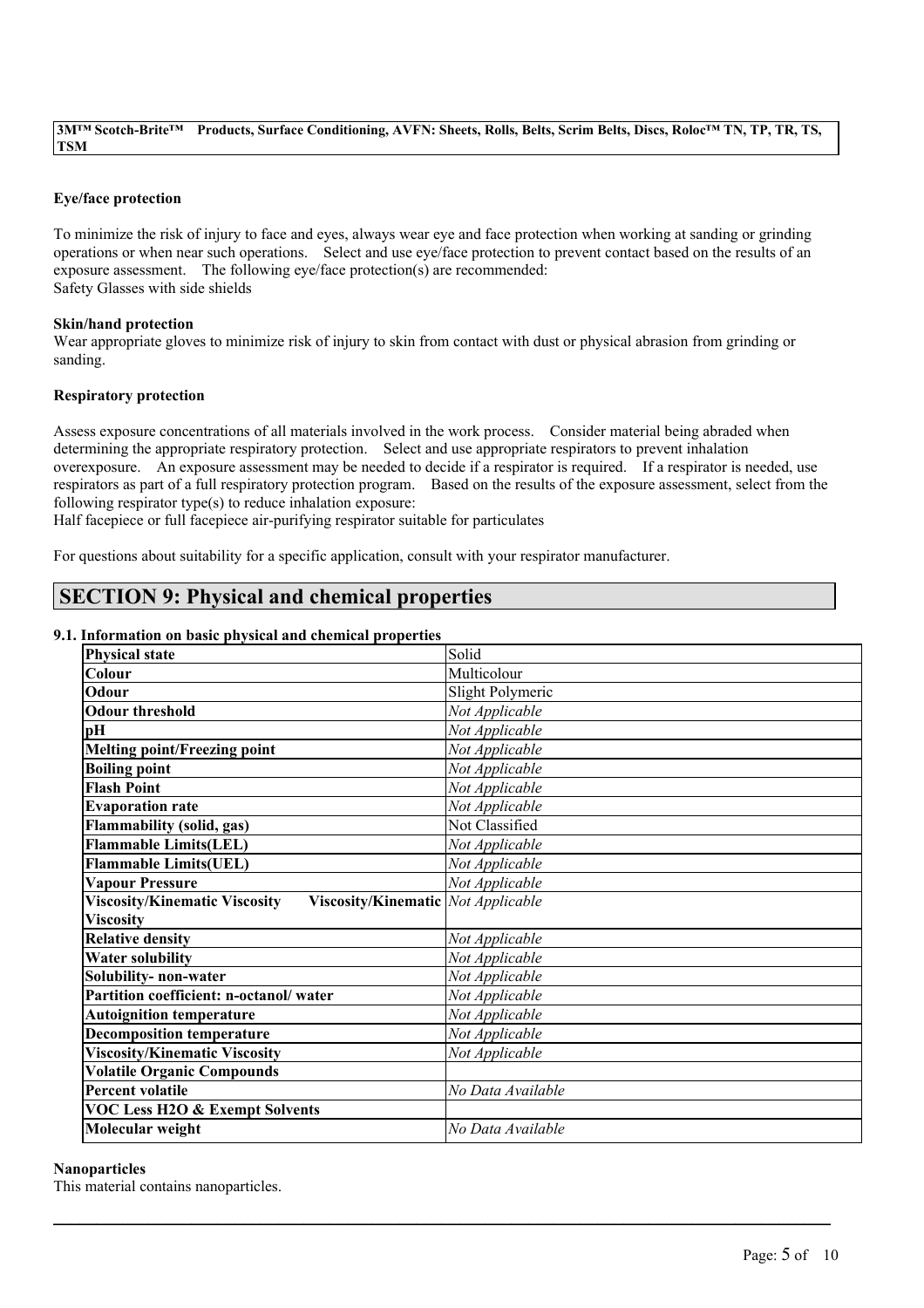# **SECTION 10: Stability and reactivity**

### **10.1. Reactivity**

This material is considered to be non reactive under normal use conditions.

# **10.2. Chemical stability**

Stable.

### **10.3. Possibility of hazardous reactions**

Hazardous polymerization will not occur.

**10.4. Conditions to avoid** None known.

**10.5. Incompatible materials** None known.

**10.6. Hazardous decomposition products Substance Condition**

None known.

Refer to section 5.2 for hazardous decomposition products during combustion.

# **SECTION 11: Toxicological information**

The information below may not be consistent with the material classification in Section 2 if specific ingredient **classifications are mandated by a competent authority. In addition, toxicological data on ingredients may not be** reflected in the material classification and/or the signs and symptoms of exposure, because an ingredient may be present below the threshold for labeling, an ingredient may not be available for exposure, or the data may not be **relevant to the material as a whole.**

**11.1. Information on Toxicological effects**

**Signs and Symptoms of Exposure**

### Based on test data and/or information on the components, this material may produce the following health effects:

### **Inhalation:**

Dust from grinding, sanding or machining may cause irritation of the respiratory system. Signs/symptoms may include cough, sneezing, nasal discharge, headache, hoarseness, and nose and throat pain.

### **Skin Contact:**

Mechanical Skin irritation: Signs/symptoms may include abrasion, redness, pain, and itching.

### **Eye Contact:**

Mechanical eye irritation: Signs/symptoms may include pain, redness, tearing and corneal abrasion. Dust created by grinding, sanding, or machining may cause eye irritation. Signs/symptoms may include redness, swelling, pain, tearing, and blurred or hazy vision.

 $\mathcal{L}_\mathcal{L} = \mathcal{L}_\mathcal{L} = \mathcal{L}_\mathcal{L} = \mathcal{L}_\mathcal{L} = \mathcal{L}_\mathcal{L} = \mathcal{L}_\mathcal{L} = \mathcal{L}_\mathcal{L} = \mathcal{L}_\mathcal{L} = \mathcal{L}_\mathcal{L} = \mathcal{L}_\mathcal{L} = \mathcal{L}_\mathcal{L} = \mathcal{L}_\mathcal{L} = \mathcal{L}_\mathcal{L} = \mathcal{L}_\mathcal{L} = \mathcal{L}_\mathcal{L} = \mathcal{L}_\mathcal{L} = \mathcal{L}_\mathcal{L}$ 

### **Ingestion:**

No known health effects.

### **Carcinogenicity:**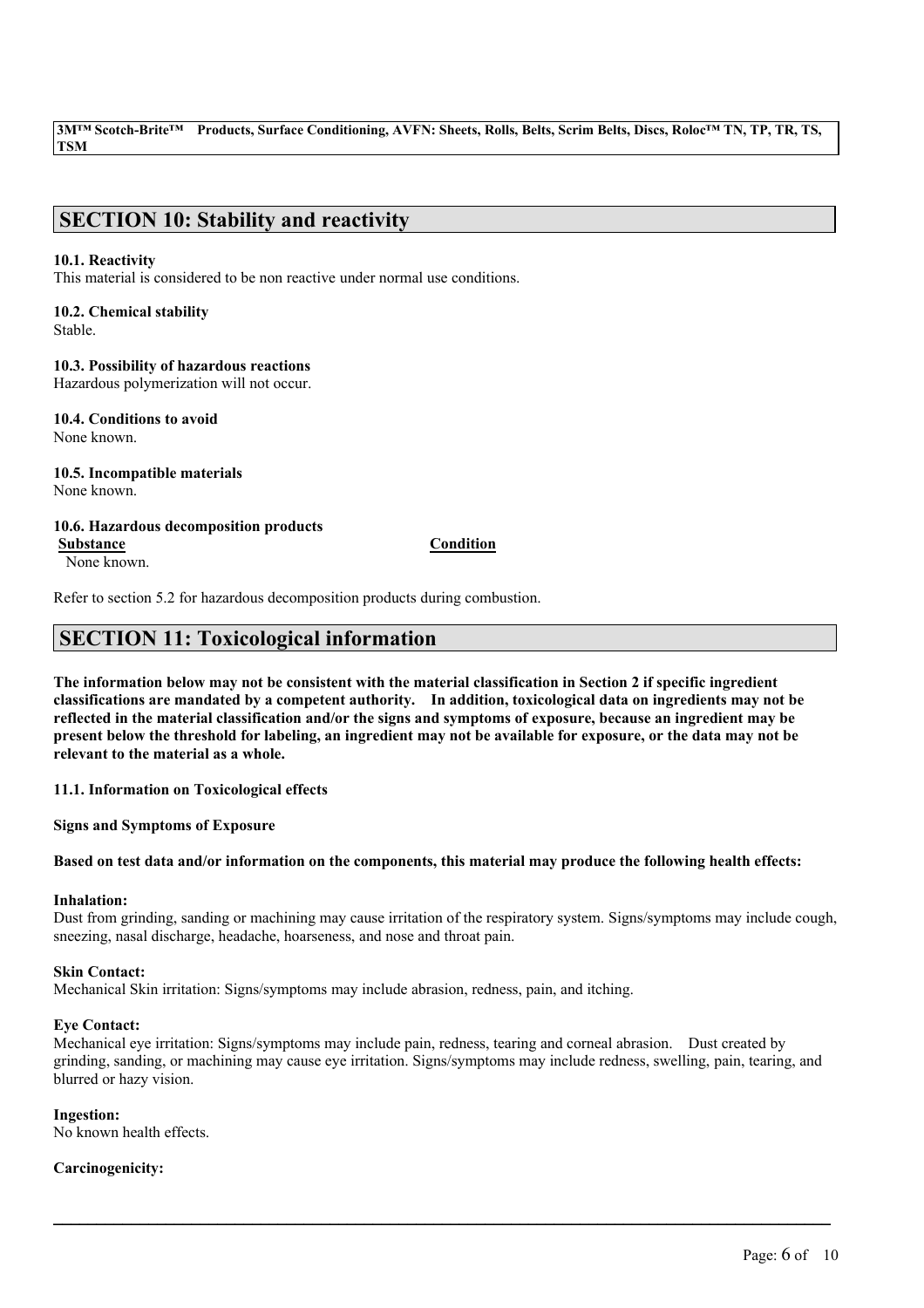3M<sup>TM</sup> Scotch-Brite<sup>TM</sup> Products, Surface Conditioning, AVFN: Sheets, Rolls, Belts, Scrim Belts, Discs, Roloc<sup>TM</sup> TN, TP, TR, TS, **TSM**

| Ingredient                                          | AO.<br>$\lambda$  | $\sim$<br>Alass.<br>Description                         | Regulation                                                                   |
|-----------------------------------------------------|-------------------|---------------------------------------------------------|------------------------------------------------------------------------------|
| Letter <sup>2</sup><br>$\sim$<br>Dioxide<br>itanium | (10)<br>$5 - 1 -$ | $\sim$ $\sim$<br>lGrr<br>^ T<br>human carc.<br>Possible | mational<br>. on<br>Cancer<br>Research<br>A <sub>genc</sub><br>Interi<br>toi |

#### **Additional Information:**

This document covers only the 3M product. For complete assessment, when determining the degree of hazard, the material being abraded must also be considered. This product contains titanium dioxide. Cancer of the lungs has been observed in rats that inhaled high levels of titanium dioxide. No exposure to inhaled titanium dioxide is expected during the normal handling and use of this product. Titanium dioxide was not detected when air sampling was conducted during simulated use of similar products containing titanium dioxide. Therefore, the health effects associated with titanium dioxide are not expected during the normal use of this product.

### **Toxicological Data**

If a component is disclosed in section 3 but does not appear in a table below, either no data are available for that endpoint or the data are not sufficient for classification.

#### **Acute Toxicity**

| Name                                 | Route                                 | <b>Species</b> | Value                                             |
|--------------------------------------|---------------------------------------|----------------|---------------------------------------------------|
| Overall product                      | Ingestion                             |                | No data available; calculated $ATE > 5,000$ mg/kg |
| Aluminum Oxide Mineral (non-fibrous) | Dermal                                |                | LD50 estimated to be $>$ 5,000 mg/kg              |
| Aluminum Oxide Mineral (non-fibrous) | Inhalation-<br>Dust/Mist<br>(4 hours) | Rat            | $LC50 > 2.3$ mg/l                                 |
| Aluminum Oxide Mineral (non-fibrous) | Ingestion                             | Rat            | $LD50 > 5,000$ mg/kg                              |
| Titanium Dioxide                     | Dermal                                | Rabbit         | $LD50 > 10,000$ mg/kg                             |
| Titanium Dioxide                     | Inhalation-<br>Dust/Mist<br>(4 hours) | Rat            | $LC50 > 6.82$ mg/l                                |
| <b>Titanium Dioxide</b>              | Ingestion                             | Rat            | $LD50 > 10,000$ mg/kg                             |
| Poly (Vinyl Chloride)                | Dermal                                |                | LD50 estimated to be $>$ 5,000 mg/kg              |
| Poly (Vinyl Chloride)                | Ingestion                             |                | LD50 estimated to be $> 5,000$ mg/kg              |
| Lubricant                            | Dermal                                | Rabbit         | $LD50 > 5,000$ mg/kg                              |
| Lubricant                            | Ingestion                             | Rat            | $LD50 > 5,000$ mg/kg                              |

ATE = acute toxicity estimate

### **Skin Corrosion/Irritation**

| Name                                 | <b>Species</b> | Value                     |
|--------------------------------------|----------------|---------------------------|
|                                      |                |                           |
| Aluminum Oxide Mineral (non-fibrous) | Rabbit         | No significant irritation |
| Titanium Dioxide                     | Rabbit         | No significant irritation |
| Poly (Vinyl Chloride)                | Professio      | No significant irritation |
|                                      | nal            |                           |
|                                      | judgeme        |                           |
|                                      | nt             |                           |
| Lubricant                            | Rabbit         | Minimal irritation        |

#### **Serious Eye Damage/Irritation**

| Name                                 | <b>Species</b> | Value                     |
|--------------------------------------|----------------|---------------------------|
| Aluminum Oxide Mineral (non-fibrous) | Rabbit         | No significant irritation |
| Titanium Dioxide                     | Rabbit         | No significant irritation |
| Lubricant                            | Rabbit         | Mild irritant             |

### **Skin Sensitization**

| <b>Name</b>      | <b>Species</b> | Value          |
|------------------|----------------|----------------|
| Titanium Dioxide | Human          | Not classified |
|                  | and            |                |
|                  | animal         |                |
| Lubricant        | Guinea         | Not classified |
|                  | pig            |                |

 $\mathcal{L}_\mathcal{L} = \mathcal{L}_\mathcal{L} = \mathcal{L}_\mathcal{L} = \mathcal{L}_\mathcal{L} = \mathcal{L}_\mathcal{L} = \mathcal{L}_\mathcal{L} = \mathcal{L}_\mathcal{L} = \mathcal{L}_\mathcal{L} = \mathcal{L}_\mathcal{L} = \mathcal{L}_\mathcal{L} = \mathcal{L}_\mathcal{L} = \mathcal{L}_\mathcal{L} = \mathcal{L}_\mathcal{L} = \mathcal{L}_\mathcal{L} = \mathcal{L}_\mathcal{L} = \mathcal{L}_\mathcal{L} = \mathcal{L}_\mathcal{L}$ 

### **Respiratory Sensitization**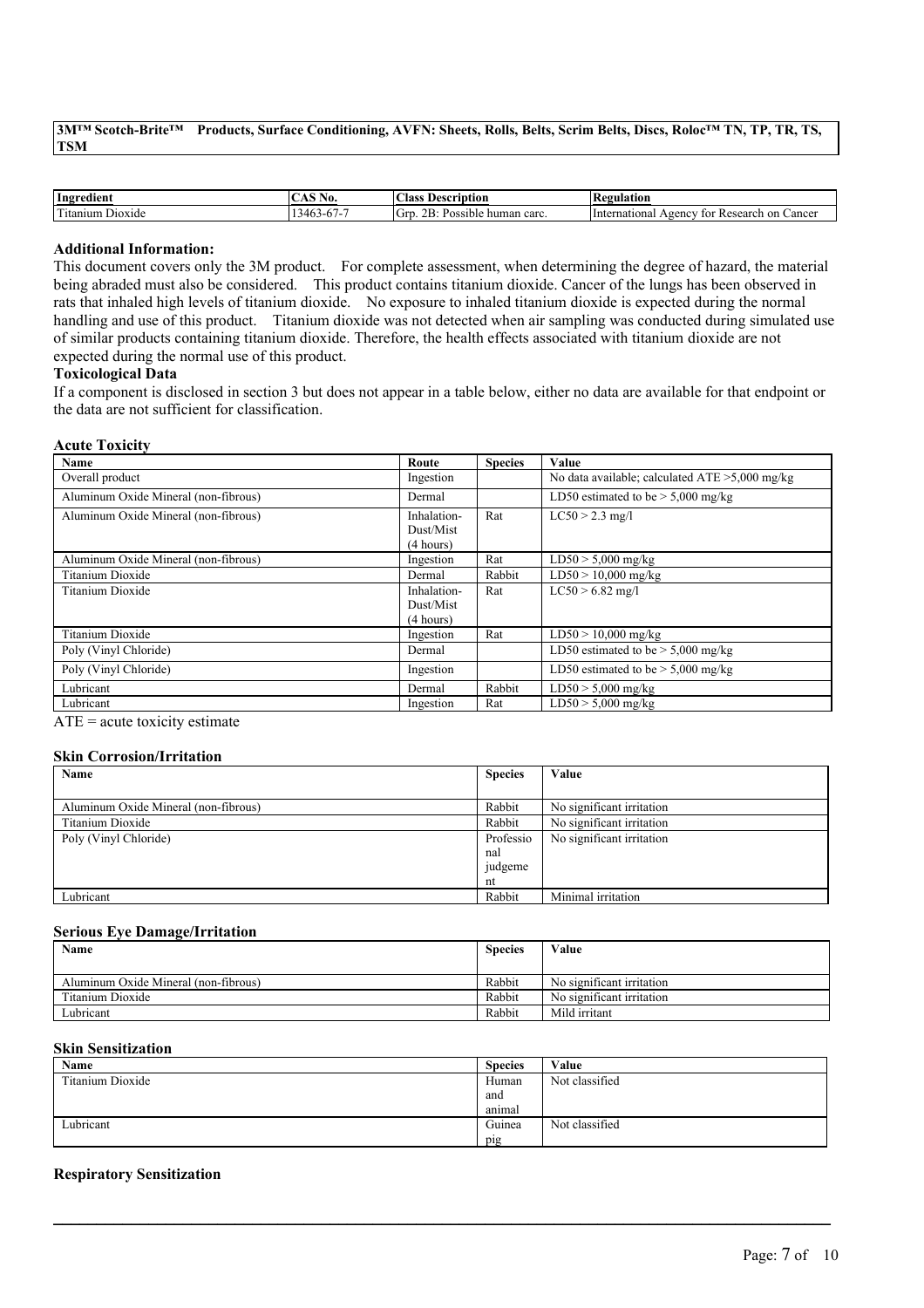For the component/components, either no data are currently available or the data are not sufficient for classification.

### **Germ Cell Mutagenicity**

| Name                                 | Route    | Value                                          |
|--------------------------------------|----------|------------------------------------------------|
|                                      |          |                                                |
| Aluminum Oxide Mineral (non-fibrous) | In Vitro | Not mutagenic                                  |
| Titanium Dioxide                     | In Vitro | Not mutagenic                                  |
| Titanium Dioxide                     | In vivo  | Not mutagenic                                  |
| Poly (Vinyl Chloride)                | In Vitro | Not mutagenic                                  |
| Lubricant                            | In Vitro | Some positive data exist, but the data are not |
|                                      |          | sufficient for classification                  |

### **Carcinogenicity**

| Name                                 | Route      | <b>Species</b> | Value                                          |
|--------------------------------------|------------|----------------|------------------------------------------------|
| Aluminum Oxide Mineral (non-fibrous) | Inhalation | Rat            | Not carcinogenic                               |
| Titanium Dioxide                     | Ingestion  | Multiple       | Not carcinogenic                               |
|                                      |            | animal         |                                                |
|                                      |            | species        |                                                |
| Titanium Dioxide                     | Inhalation | Rat            | Carcinogenic                                   |
| Poly (Vinyl Chloride)                | <b>Not</b> | Rat            | Some positive data exist, but the data are not |
|                                      | Specified  |                | sufficient for classification                  |
| Lubricant                            | Dermal     | Mouse          | Some positive data exist, but the data are not |
|                                      |            |                | sufficient for classification                  |

### **Reproductive Toxicity**

### **Reproductive and/or Developmental Effects**

| <b>Name</b>           | Route     | Value                          | <b>Species</b> | <b>Test result</b> | Exposure        |
|-----------------------|-----------|--------------------------------|----------------|--------------------|-----------------|
|                       |           |                                |                |                    | <b>Duration</b> |
| Poly (Vinyl Chloride) | Not       | Not classified for development | Mouse          | <b>NOAEL Not</b>   | during          |
|                       | Specified |                                |                | available          | gestation       |

### **Target Organ(s)**

### **Specific Target Organ Toxicity - single exposure**

| Name      | Route      | Target Organ(s)   | Value                   | <b>Species</b> | Test result      | <b>Exposure</b> |
|-----------|------------|-------------------|-------------------------|----------------|------------------|-----------------|
|           |            |                   |                         |                |                  | <b>Duration</b> |
| Lubricant | Inhalation | central nervous   | May cause drowsiness or | Human          | <b>NOAEL Not</b> |                 |
|           |            | system depression | dizziness               | and            | available        |                 |
|           |            |                   |                         | animal         |                  |                 |
| Lubricant | Ingestion  | central nervous   | May cause drowsiness or | Professio      | <b>NOAEL Not</b> |                 |
|           |            | system depression | dizziness               | nal            | available        |                 |
|           |            |                   |                         | judgeme        |                  |                 |
|           |            |                   |                         | nt             |                  |                 |

### **Specific Target Organ Toxicity - repeated exposure**

| <b>Name</b>                             | Route      | <b>Target Organ(s)</b> | Value                                                                              | <b>Species</b>                | <b>Test result</b>            | <b>Exposure</b><br><b>Duration</b> |
|-----------------------------------------|------------|------------------------|------------------------------------------------------------------------------------|-------------------------------|-------------------------------|------------------------------------|
| Aluminum Oxide Mineral<br>(non-fibrous) | Inhalation | pneumoconiosis         | Some positive data exist, but the<br>data are not sufficient for<br>classification | Human                         | <b>NOAEL Not</b><br>available | occupational<br>exposure           |
| Aluminum Oxide Mineral<br>(non-fibrous) | Inhalation | pulmonary fibrosis     | Not classified                                                                     | Human                         | <b>NOAEL Not</b><br>available | occupational<br>exposure           |
| Titanium Dioxide                        | Inhalation | respiratory system     | Some positive data exist, but the<br>data are not sufficient for<br>classification | Rat                           | LOAEL 0.01<br>mg/l            | 2 years                            |
| Titanium Dioxide                        | Inhalation | pulmonary fibrosis     | Not classified                                                                     | Human                         | <b>NOAEL Not</b><br>available | occupational<br>exposure           |
| Poly (Vinyl Chloride)                   | Inhalation | respiratory system     | Not classified                                                                     | Multiple<br>animal<br>species | <b>NOAEL</b><br>$0.013$ mg/l  | 22 months                          |
| Lubricant                               | Inhalation | respiratory system     | Not classified                                                                     | Rat                           | NOAEL 0.21<br>mg/l            | 28 days                            |

 $\mathcal{L}_\mathcal{L} = \mathcal{L}_\mathcal{L} = \mathcal{L}_\mathcal{L} = \mathcal{L}_\mathcal{L} = \mathcal{L}_\mathcal{L} = \mathcal{L}_\mathcal{L} = \mathcal{L}_\mathcal{L} = \mathcal{L}_\mathcal{L} = \mathcal{L}_\mathcal{L} = \mathcal{L}_\mathcal{L} = \mathcal{L}_\mathcal{L} = \mathcal{L}_\mathcal{L} = \mathcal{L}_\mathcal{L} = \mathcal{L}_\mathcal{L} = \mathcal{L}_\mathcal{L} = \mathcal{L}_\mathcal{L} = \mathcal{L}_\mathcal{L}$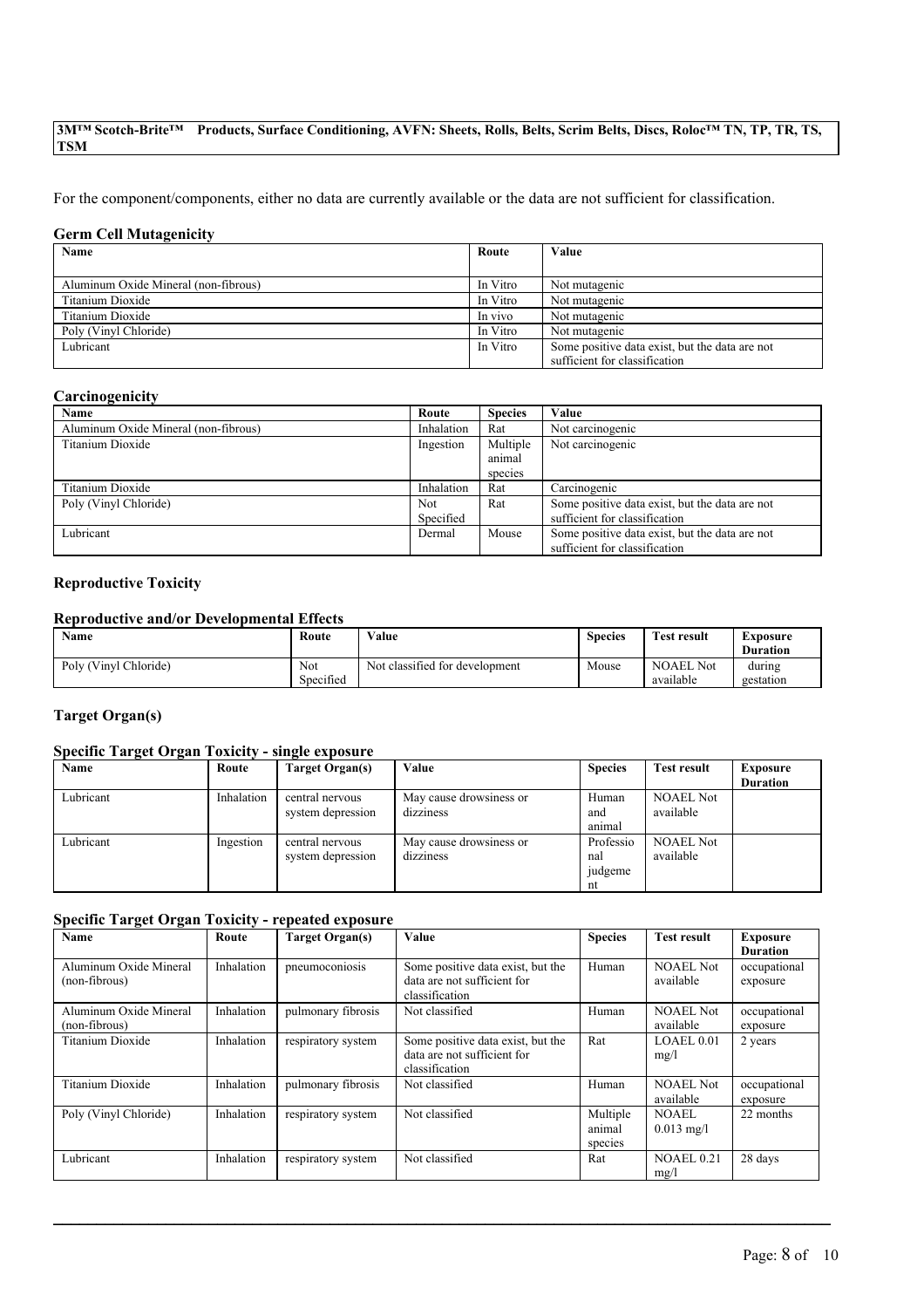### **Aspiration Hazard**

For the component/components, either no data are currently available or the data are not sufficient for classification.

Please contact the address or phone number listed on the first page of the SDS for additional toxicological information **on this material and/or its components.**

## **SECTION 12: Ecological information**

No data available.

## **SECTION 13: Disposal considerations**

### **13.1. Disposal methods**

Dispose of contents/ container in accordance with the local/regional/national/international regulations.

Prior to disposal, consult all applicable authorities and regulations to insure proper classification. The substrate that was abraded must be considered as a factor in the disposal method for this product. Dispose of waste product in a permitted industrial waste facility. As a disposal alternative, incinerate in a permitted waste incineration facility. Proper destruction may require the use of additional fuel during incineration processes. If no other disposal options are available, waste product may be placed in a landfill properly designed for industrial waste.

# **SECTION 14: Transport Information**

Not regulated per U.S. DOT, IATA or IMO.

These transportation classifications are provided as a customer service. As the shipper YOU remain responsible for complying with all applicable laws and regulations, including proper transportation classification and packaging. 3M's transportation classifications are based on product formulation, packaging, 3M policies and 3M's understanding of applicable current regulations. 3M does not guarantee the accuracy of this classification information. This information applies only to transportation classification and not the packaging, labeling, or marking requirements. The original 3M package is certified for Canadian ground shipment only. If you are shipping by air or ocean, the package may not meet applicable regulatory requirements.

## **SECTION 15: Regulatory information**

**15.1. Safety, health and environmental regulations/legislation specific for the substance or mixture**

### **Global inventory status**

Contact 3M for more information.

## **SECTION 16: Other information**

National Fire Protection Association (NFPA) hazard ratings are designed for use by emergency response personnel to address the hazards that are presented by short-term, acute exposure to a material under conditions of fire, spill, or similar emergencies. Hazard ratings are primarily based on the inherent physical and toxic properties of the material but also include the toxic properties of combustion or decomposition products that are known to be generated in **significant quantities.**

**Health:** 0 **Flammability:** 1 **Instability:** 0 **Special Hazards:** None

National Fire Protection Association (NFPA) hazard ratings are designed for use by emergency response personnel to address

 $\mathcal{L}_\mathcal{L} = \mathcal{L}_\mathcal{L} = \mathcal{L}_\mathcal{L} = \mathcal{L}_\mathcal{L} = \mathcal{L}_\mathcal{L} = \mathcal{L}_\mathcal{L} = \mathcal{L}_\mathcal{L} = \mathcal{L}_\mathcal{L} = \mathcal{L}_\mathcal{L} = \mathcal{L}_\mathcal{L} = \mathcal{L}_\mathcal{L} = \mathcal{L}_\mathcal{L} = \mathcal{L}_\mathcal{L} = \mathcal{L}_\mathcal{L} = \mathcal{L}_\mathcal{L} = \mathcal{L}_\mathcal{L} = \mathcal{L}_\mathcal{L}$